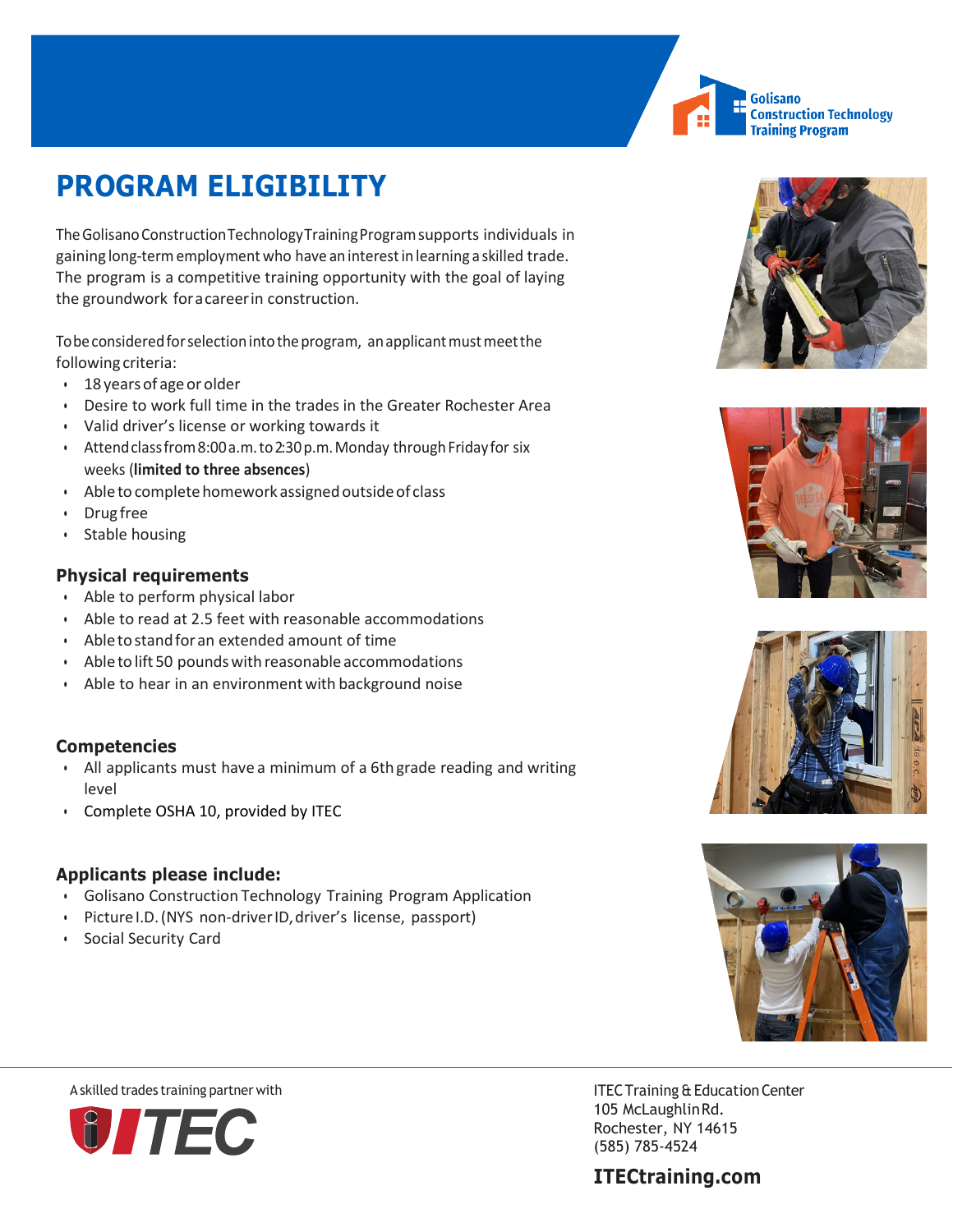









# **NOMINATION FORM**

| Date |  |
|------|--|
|      |  |

Name of Nominee

Nominee Address

Phone **Phone Phone Phone Phone Phone Phone Phone Phone Phone Phone Phone Phone Phone Phone Phone Phone Phone Phone Phone Phone Phone Phone Phone Phone Phone Phone Phone**

Email

### **Nominator Information**

| Relationship to Nominee |
|-------------------------|
|                         |
|                         |
|                         |
|                         |
| Email                   |

Briefly describe why you support the nominee's participation in the Golisano Construction Technology Training Program.

Is there someone who also supports this nominee's participation? Can we contact themasan additional reference?If yes,please leave that information below.

**O** TEC

A skilled trades training partner with ITEC Training & Education Center 105 McLaughlinRd. Rochester, NY 14615 (585) 785-4524

### **ITECtraining.com**